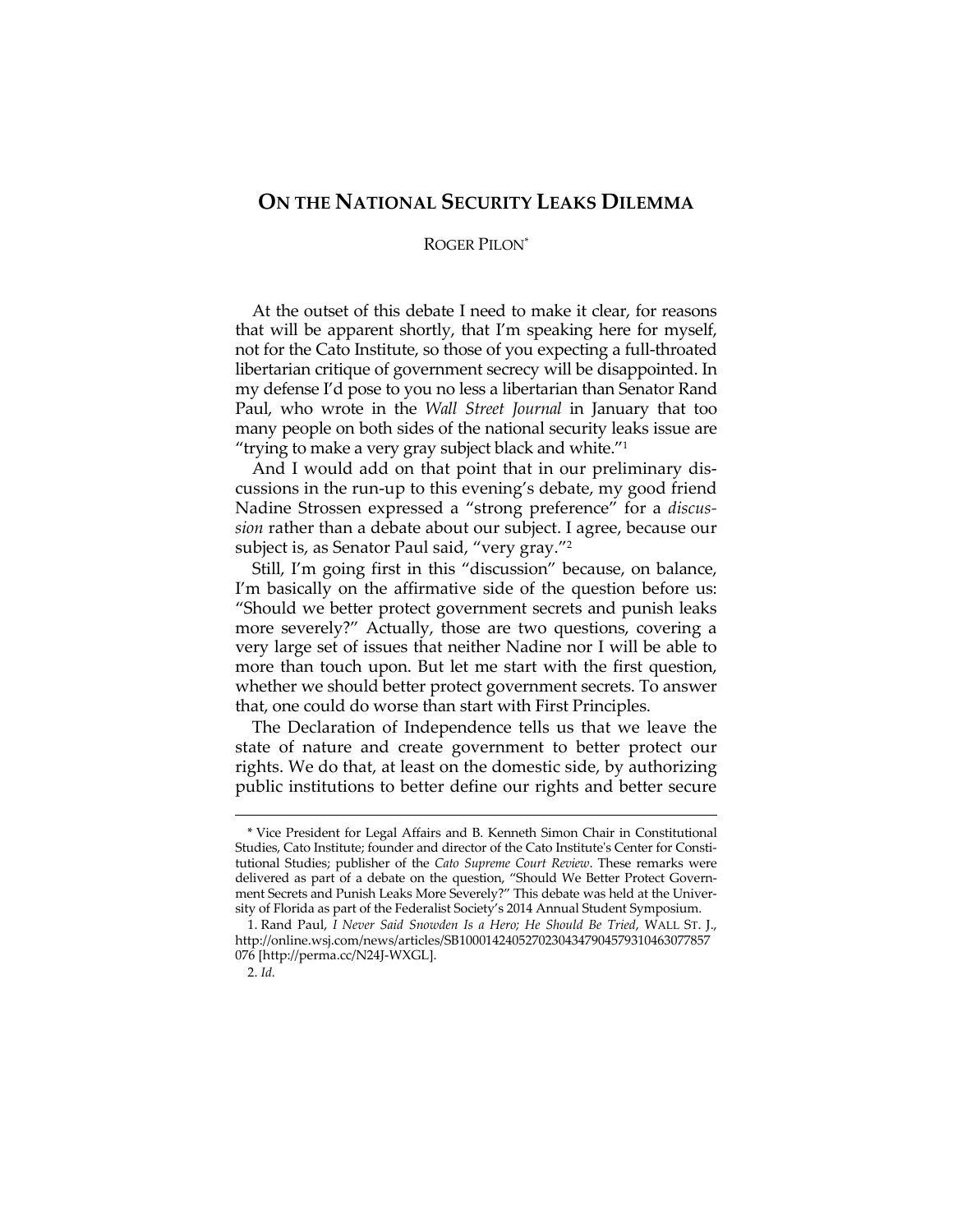them through either regulatory risk reduction or ex post adjudication and prosecution.3

But while that resulted—eventually, in the American experience—in "a more perfect union" and a sense of nationhood, on the foreign side of things, regarding *other* nations, we're still in a state of nature, as John Locke noted. That means, on that side, that the public institutions we create must protect our rights, their main function, through rather different means—not mainly through ex post adjudication and prosecution, but preemptively through diplomacy, treaties, and, if necessary, force, up to and including war,<sup>4</sup> all of which requires intelligence and secrecy.

But that secrecy troubles many small-d democrats, concerned as they often are about government transparency and individual privacy. So we come to our first dilemma: If government is going to protect our rights, it has to have the means to do so. But at the same time, those means themselves have to respect our rights, at least as far as possible—and there's the problem, the twofold problem.

First, although secrecy is essential if government is to protect us from foreign threats, secrecy also frustrates the transparency that is necessary for citizens to exercise their democratic rights of self-government.<sup>5</sup> And second, the gathering of intelligence may compromise our right to be left alone by our own government.6 Benjamin Franklin may have said, "Those who would give up essential Liberty, to purchase a little temporary Safety, deserve neither Liberty nor Safety."7 But when it came

<sup>3.</sup> *See* Roger Pilon, *The Constitutional Protection of Property Rights: America and Europe*, CATO INSTITUTE, http://object.cato.org/sites/cato.org/files/articles/constitutionalprotection-of-property-rights-america-and-europe-2007-edit.pdf at 4–6 [http:// perma.cc/9R4L-2MWT] (last visited Oct. 27, 2014).

 <sup>4.</sup> *See id.* at 5–6, 17, 20.

 <sup>5.</sup> *See* Nathan Alexander Sales, *Secrecy and National Security Investigations*, 58 ALA. L. REV. 811, 812–13, 816–17 (2007).

 <sup>6.</sup> *See* Olmstead v. United States, 277 U.S. 438, 478–80 (1928) (Brandeis, J., dissenting).

 <sup>7.</sup> Benjamin Franklin, Pennsylvania Assembly: Reply to the Governor, 11 November 1755, *in* 6 THE PAPERS OF BENJAMIN FRANKLIN 238–43 (Leonard W. Labaree, ed., 1963), http://founders.archives.gov/documents/Franklin/01-06-02- 0107#BNFN-01-06-02-0107-fn-0005 [http://perma.cc/Y6F-X729] (writing to the Governor of Pennsylvania on behalf of the Pennsylvania Assembly on November 11, 1755); BENJAMIN FRANKLIN, AN HISTORICAL REVIEW OF PENNSYLVANIA 289 (1812) (first printed in London, England, in 1759 by R. Griffiths, the book contains Franklin's famous quote; although the book's authorship is traditionally attributed to Benjamin Franklin, some attribute authorship to Richard Jackson; neverthe-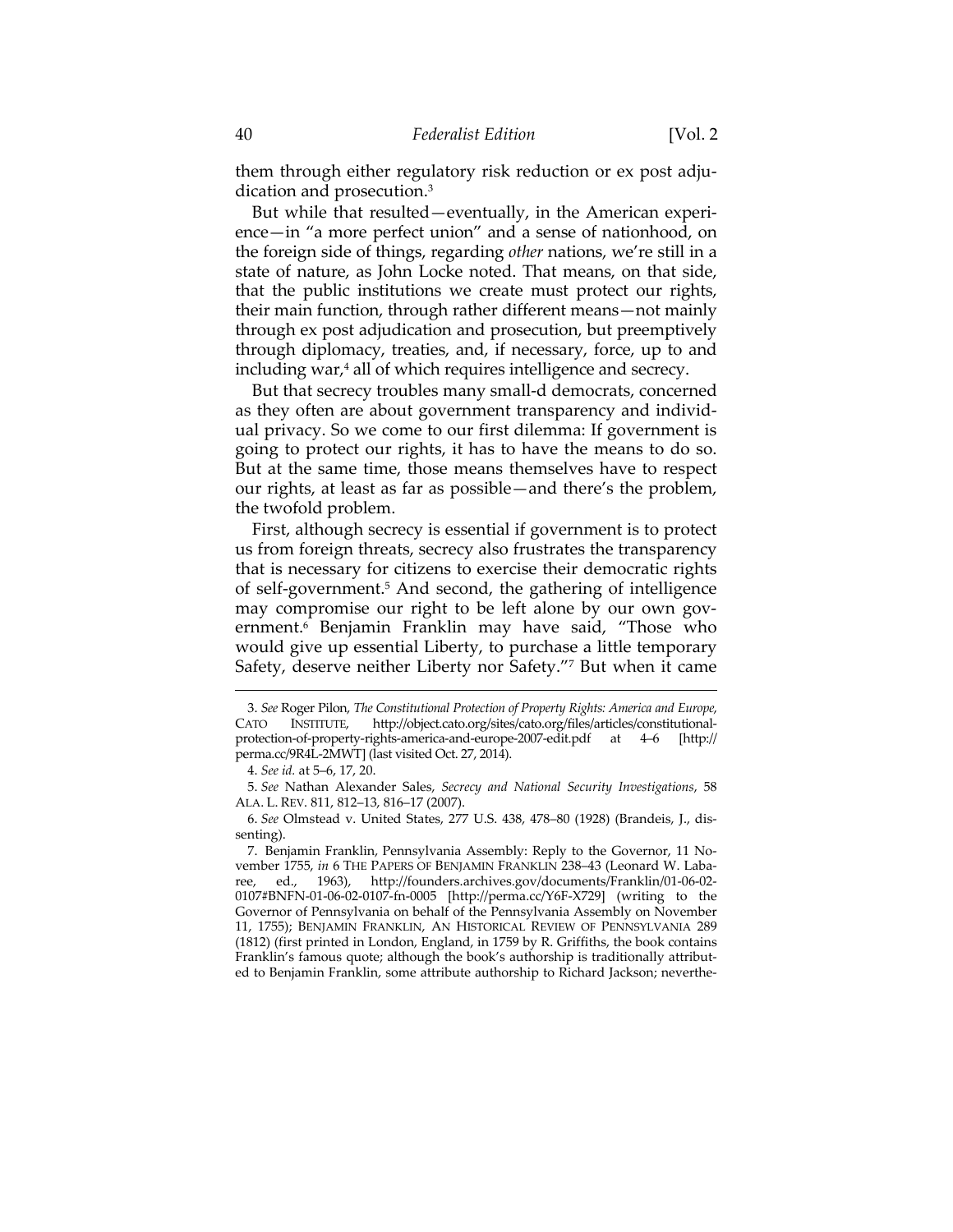$\overline{a}$ 

to *practice*, an older and wiser Franklin, heading up the Committee of Secret Correspondence at the nation's birth, kept the committee's actions secret even from the Continental Congress, for fear of leaks.<sup>8</sup> In the real world, in short, trade-offs are inescapable.9 Our history shows that has ever been so.

By and large, by constitutional design and by experience, it has fallen mainly to the executive branch to conduct our foreign affairs, to gather the intelligence necessary to that end, and to protect that intelligence.10 Yet administrations have failed in all three of those duties, including the last. To take the two most recent examples, it's appalling that such low-level personnel as Bradley Manning and Edward Snowden were not better vetted before they were given access to classified information—and that they were able to gain access to so *much* information.<sup>11</sup> Clearly, the systems in place to guard against such things failed and failed badly. So the answer to our first question is obvious: Yes, we should better protect government secrets.

 8. *Report of Thomas Story to the Committee of Secret Correspondence and the Committee's Memorandum upon It (1 October 1776)*, *in* 22 THE PAPERS OF BENJAMIN FRANK-LIN 636–38 (William B. Wilcox, ed., 1982); Ray S. Cline, *Intelligence Oversight, National Security, and Democracy: Covert Action as Presidential Prerogative*, 12 HARV. J.L. & PUB. POL'Y 357, 357 (1989).

 9. *See* Roger Pilon & Richard A. Epstein, *NSA surveillance in perspective*, CHI. TRIB., June 12, 2013, http://articles.chicagotribune.com/2013-06-12/opinion/ctperspec-0612-nsa-20130612\_1\_nsa-national-security-agency-privacy [http://perma.cc/XLR9-X2B2].

 10. *See* H. Jefferson Powell, *The President's Authority over Foreign Affairs: An Executive Branch Perspective*, 67 GEO. WASH. L. REV. 527, 529, 540–41, 575–76 (1999).

less, Franklin's use of the quote within his letter to the Governor of Pennsylvania predates the printing of the book by several years); Jared Sparks, *Introduction* to Benjamin Franklin, An Historical Review of the Constitution and Government of Pennsylvania, *in* 3 THE WORKS OF BENJAMIN FRANKLIN 107–09 (Jared Sparks ed., 1882) (documenting several reasons in support of Franklin's authorship of "An Historical Review of Pennsylvania"); CARL VAN DOREN, LETTERS AND PAPERS OF BENJAMIN FRANKLIN AND RICHARD JACKSON, 1753–1785 (1947) (compiling letters between Franklin and Jackson, some of which may support the theory of Jackson's authorship).

 <sup>11.</sup> *See* Greg Miller, *Edward Snowden, Bradley Manning and the risk of the low-level, tech-savvy leaker*, WASH. POST, June 11, 2013, http://www.washingtonpost.com/ world/national-security/edward-snowden-bradley-manning-and-the-risk-of-thelow-level-tech-savvy-leaker/2013/06/11/f5e3ad72-d2c7-11e2-a73e-826d299ff 459\_story.html [http://perma.cc/6DYG-BAPZ]; Loren Thompson, *Cyberwars: Will the Pentagon's Plan For Defeating Insider Attacks Work?*, FORBES (Mar. 31, 2014, 12:12 PM), http://www.forbes.com/sites/lorenthompson/2014/03/31/cyberwars-will-thepentagons-plan-for-defeating-insider-attacks-work/ [http://perma.cc/NL4N-P74H].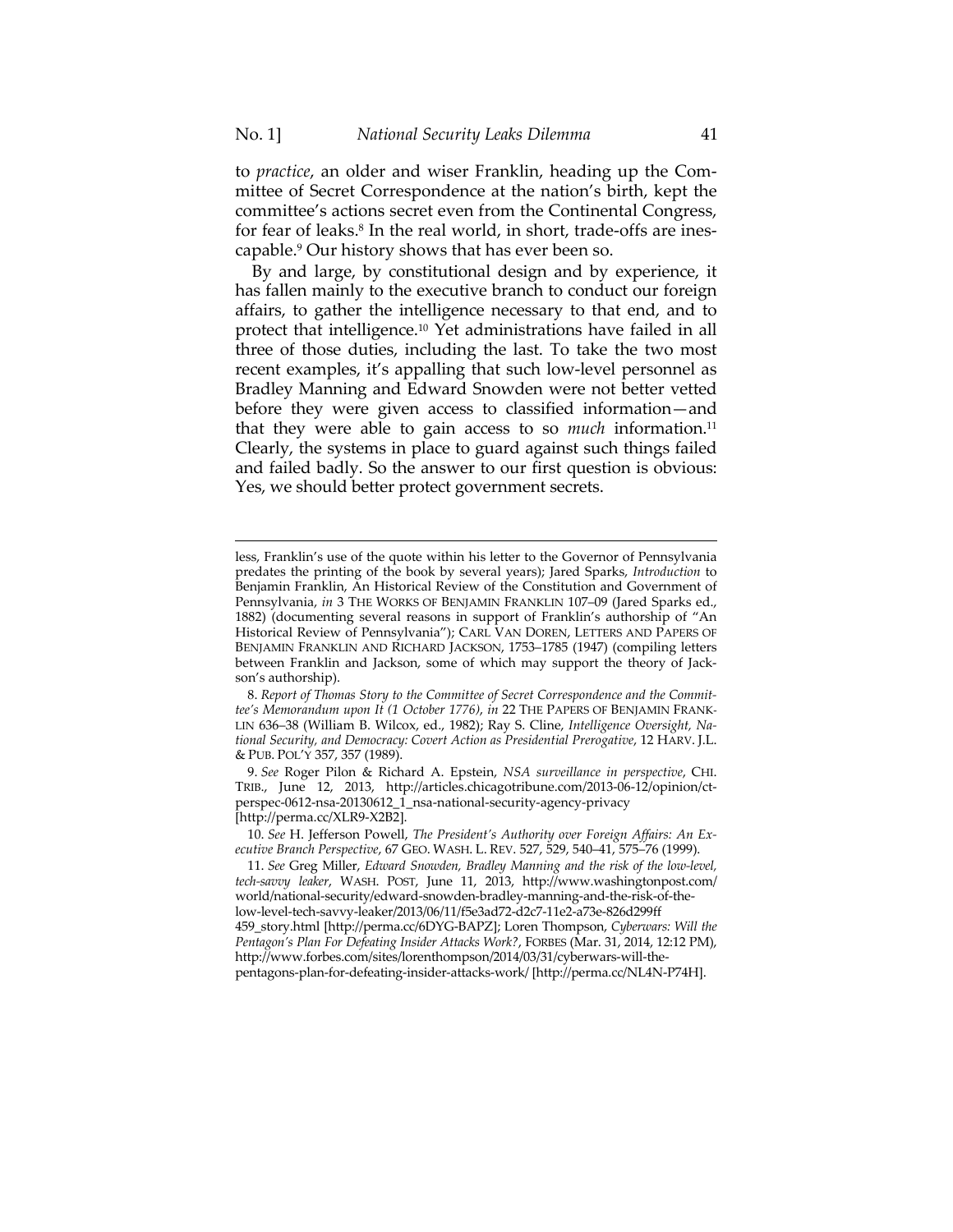## 42 *Federalist Edition* [Vol. 2

The second question is harder, because even if we did punish leaks more severely, that would not go to the heart of the problem. In his recent book, *Secrets and Leaks*, Professor Rahul Sagar discusses in great detail the dilemma that secrecy poses.12 On one hand, secrecy is essential for the conduct of foreign affairs. But on the other hand, secrecy is a shield behind which much abuse and lawlessness can occur, as history amply demonstrates. To guard against that, leaks are sometimes our only protection.<sup>13</sup>

Sagar argues that the Framers thought the separation of powers would address the problem, but they left unaddressed the means by which that principle would be given effect in the context of state secrets.14 He notes that the issue was less pressing in the nineteenth century because we were less involved in foreign affairs. In the twentieth century, however, that changed, even though American intelligence operations were still quite limited as late as the onset of the Second World War.15

With that war, followed by the Cold War, full-blown intelligence operations became essential—and the potential for abuse grew.16 From the U-2 incident to the Vietnam War, the Eisenhower, Kennedy, Johnson, and Nixon administrations were each caught deceiving the American public.<sup>17</sup> That led in the 1970s to greater congressional involvement in foreign affairs the War Powers Resolution of 1973, the Freedom of Information Act amendments of 1974, the Foreign Intelligence Surveillance Act of 1978, and more.18 And with Congress more in-

 $\overline{a}$ 

17*. See id*. at 44–46; Peter W. Morgan, *The Undefined Crime of Lying to Congress: Ethics Reform and the Rule of Law*, 86 NW. U. L. REV. 177, 183, 227–29, 235–37 (1992); Eric A. Posner & Adrian Vermeule, *The Credible Executive*, 74 U. CHI. L.REV. 865, 868–69 (2007).

 18. *See* Freedom of Information Act, Pub. L. No. 89-487, 80 Stat. 250 (1966) (codified at 5 U.S.C. § 552 (2012)), *amended by* Freedom of Information Act Amendments of 1974, Pub. L. No. 93-502, 88 Stat. 1561 (1974); War Powers Resolution of 1973, Pub. L. No. 93-148, 87 Stat. 555 (1973) (codified at 50 U.S.C. §§ 1541–48 (2012)); Foreign Intelligence Surveillance Act, Pub. L. No. 95-511, 92 Stat. 1783 (1978) (codified at 50 U.S.C. § 1801 *et seq.* (2012)); Peter E. Quint, *The Separation of Powers Under Nixon: Reflections on Constitutional Liberties and the Rule of Law*, 1981 DUKE L.J. 1, 5–6, 8, 25 (1981); Antonin Scalia, *The Freedom of Information Act Has No Clothes*, AEI J. ON GOV'T & SOC'Y, 15–16 (1982); Sudha Setty, *The President's Ques-*

<sup>12.</sup> *See generally* RAHUL SAGAR, SECRETS AND LEAKS*:* THE DILEMMA OF STATE SECRECY (2013).

<sup>13</sup>*. Id*. at 49, 181–82.

<sup>14</sup>*. See id*. at 9–11, 24–29.

<sup>15</sup>*. See id*. at 30, 34, 36–40.

<sup>16</sup>*. Id*. at 42–44.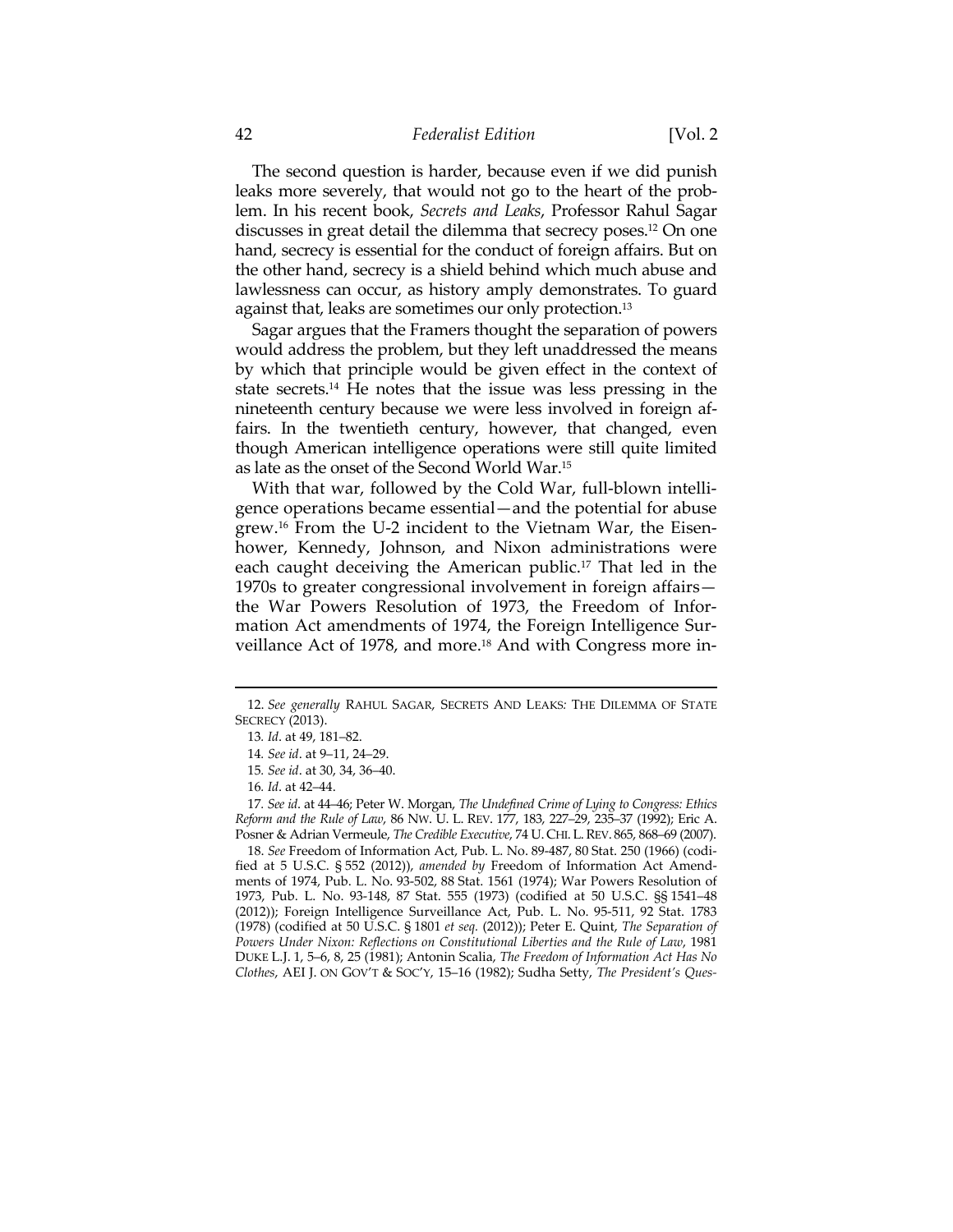volved, the courts were brought in as well, adjudicating cases brought under those statutes.

Yet abuses and leaks persist. That will continue, and for good reason: There is no ultimate solution to the problem secrecy poses. Congressional oversight is sometimes useful. But as we've seen in recent years, oversight too often affords an opportunity for little more than after-the-fact political posturing. Then-speaker Nancy Pelosi, for example, supported enhanced interrogation until it became public.19 Senator Jay Rockefeller wrote a letter to Vice President Cheney protesting warrantless wiretapping, but he put it in his desk drawer until after the story broke years later.20 And more recently, Representative Jim Sensenbrenner stated that he was appalled to learn about NSA surveillance practices, but he skipped the briefings he was offered on the program.21

While Congress has too often been asleep at the switch, the Supreme Court, for its part, has been asked to rule on matters about which it has little or no expertise, producing opinions that give unclear guidance to courts below that are then asked to wade into these matters.<sup>22</sup>

The hard truth to bear, of course, especially for lawyers, is that in the end these foreign affairs issues are mostly political, not legal.23 When Congress tries to regulate by statute what for most of our history the executive branch alone did, such as gather foreign intelligence, we find those 535 "generals" trying to make sense of it all—playing "catch-up" as the world moves

*tion Time: Power, Information, and the Executive Credibility Gap*, 17 CORNELL J.L. & PUB. POL'Y 247, 254–55 (2008).

 <sup>19.</sup> *See* Karl Rove, *Congress and Waterboarding*, WALL ST. J., May 15, 2009, http://online.wsj.com/news/articles/SB124226863721018193

<sup>[</sup>http://perma.cc/5MDQ-MZQX].

 <sup>20.</sup> *Face the Nation* (CBS television broadcast Jan. 4, 2009) (Interview with Dick Cheney, Vice President of the United States), *available at* http://www.cbsnews.com/ htdocs/pdf/FTN\_010409.pdf [http://perma.cc/C6G2-DDJH].

 <sup>21.</sup> Adam Serwer, *Patriot Act architect cries foul on NSA program, but skipped briefings*, MSNBC (Sept. 13, 2013, 8:47 AM) http://www.msnbc.com/ msnbc/patriot-act-architect-cries-foul-nsa-progr [http://perma.cc/MXR6-EAX5].

<sup>22</sup>*. See generally* Clapper v. Amnesty Int'l USA, 133 S.Ct. 1138 (2013); ACLU v. Clapper, 959 F. Supp. 2d 724 (S.D.N.Y. 2013) (cert. denied).

 <sup>23.</sup> *See* Roger Pilon, *Constitutional Intelligence: Restoring Politics in the War on Terror*, 12 CHAP. L. REV. 655, 670 (2009).